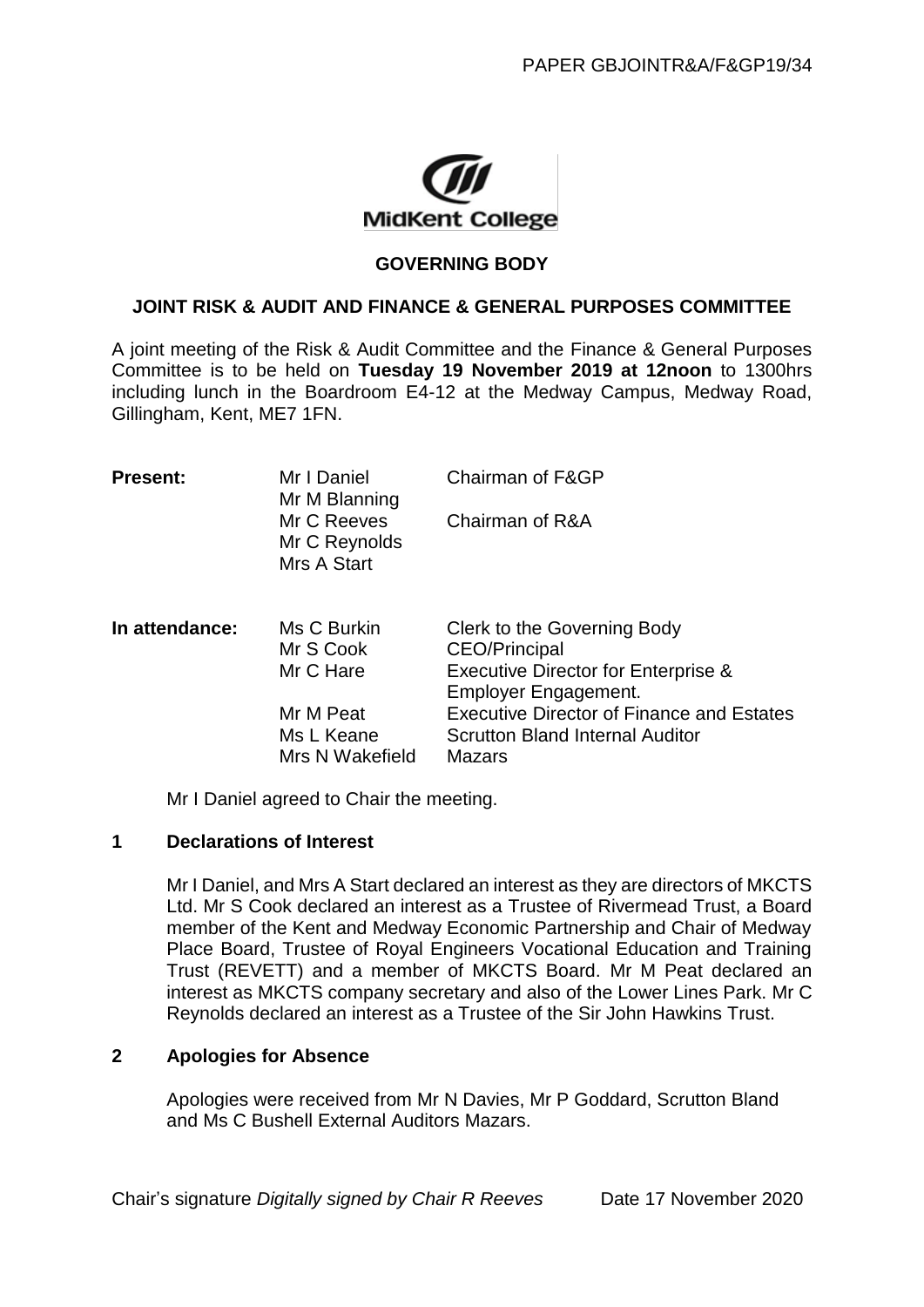# **3 Minutes of the meeting held on 20 November 2018.**

The minutes of the meeting held on 20 November 2018, paper GBJOINTR&A/F&GP18/32, were accepted as a true record and signed by the Chairman.

## **4 Annual Report and Financial Statements for the year ending 31 July 2019**

Martin Peat introduced Paper GBJOINTR&A/F&GP19/33, the Annual Report and Financial Statements for the year ending 31 July 2019. The financial statements are produced and audited annually and demonstrate the financial position of the College and should be read in conjunction with the management letters and annual audit report. The format of the accounts has not materially changed since last year.

The Group deficit for the year is £2,250k after the extraordinary costs of the restructure. In the previous year the Group made a surplus of £2k. The cash balance at the end of July is £17,679k an improvement of £3,632k in the year.

Members discussed the FRS102 adjustment which was a significant cost to the College in year. £2.4m cost was incurred though the income and expenditure account in staff costs. A further £3m of cost was also adjusted through the other comprehensive income. In total the balance sheet pension provision worsened by £5.3m. Members raised no concerns as the effect was due to the adjustments not performance. A further explanation re FRS102 will be presented to the Governing Body.

The draft financial statements presented had been audited but not yet proof read or cast therefore rounding errors have not been cleared. This will be completed outside the meeting a prior to presentation the Governing Body.

#### **Action: M Peat**

The Committee **agreed,** subject to proofing, the financial content of the report for recommendation to the Governing Body on 10 December 2019, after which they will be sent to the ESFA as required.

#### **Action: M Peat/I Daniel**

# **5 Mazars Management Letter**

Nicola Wakefield of Mazars (External Auditors) introduced papers GBJOINT/R&A/F&GP19/34a-d the Audit Report and Management Letters.

The audit was completed on time and with no audit adjustments, there is a potential adjustment in respect of pensions but which is not recommended to be undertaken.